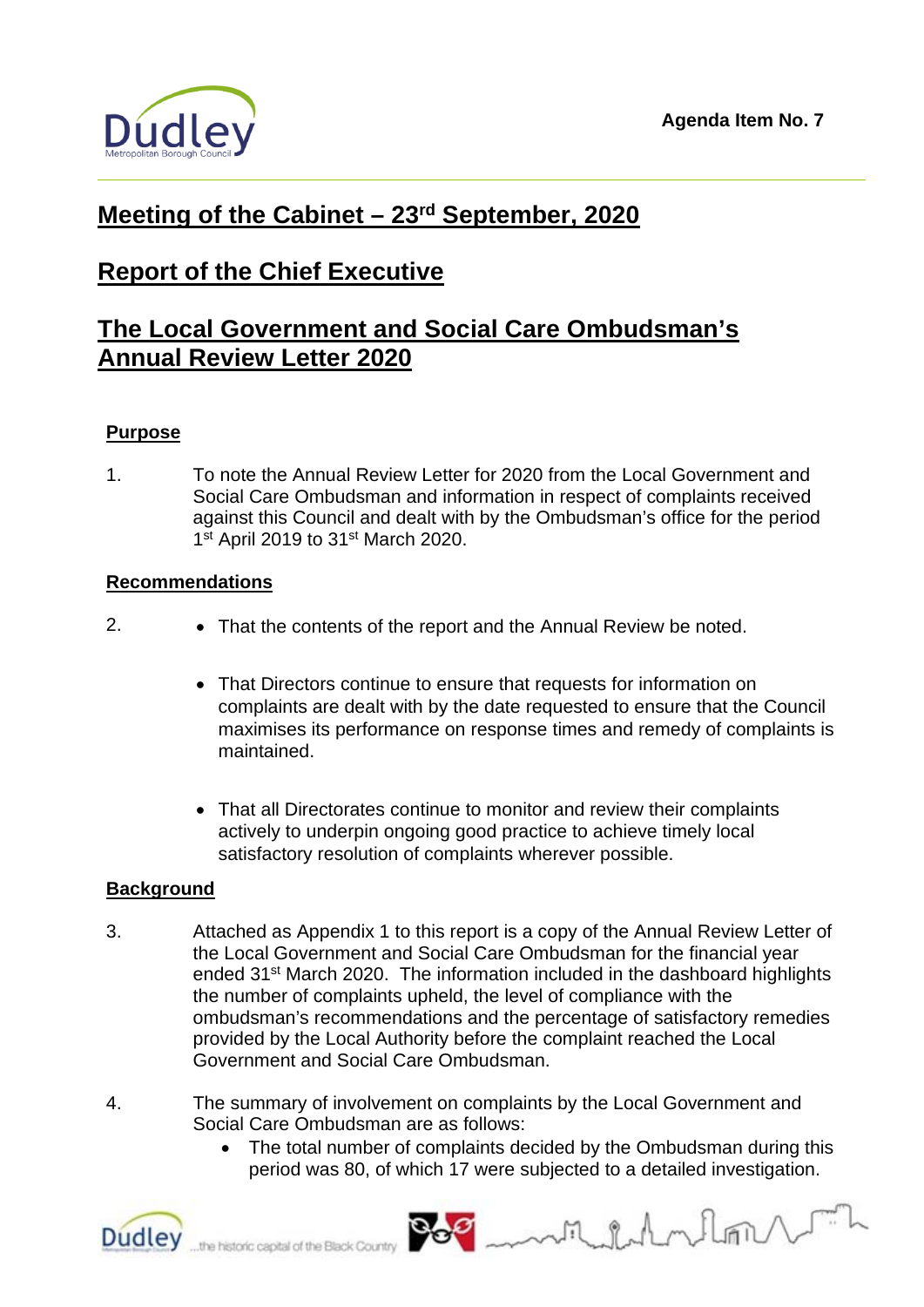The outcome of these detailed investigations was that 11 were upheld and 6 were not upheld.

- The remaining decisions were: 31 Referred back for local resolution 22 Closed after initial enquiries 6 Advice given 4 Incomplete or invalid
- The number of Upheld complaints decided by the Ombudsman for Dudley is 11, 65% of the detailed investigations undertaken. Similar Local Authorities had 67% of their detailed investigations upheld.
- The upheld decisions were in respect of Adult Care Services (3), Corporate and Other Services (1), Education and Children's Services (6), Housing (1).
- Not upheld complaints were in respect of Education and Children's Services (1), Highways and Transport (1), Adult Care Services (2), Corporate and Other Services (1), Housing (1).
- In respect of the complaints determined by the Ombudsman in the year to 31<sup>st</sup> March 2020, there has been 2 public reports against the Council, one in respect of issues arising with the Education, Health and Care Plan (EHPC) process and one in relation to charging for Adult Social Care.

### **Finance**

5. There are no direct financial implications arising from the content of this report. Any compensation determined, arising from an investigation by the Local Government and Social Care Ombudsman, is met from the relevant Directorate budgets.

### **Law**

6. The Commission for Local Administration was created under Parts 1 and 3 of the Local Government Act 1974.

## **Equality Impact**

7. The complaints that were subjected to a detailed investigation did not have any equality impacts. The role of the Ombudsman affords a system of complaint and redress to members of the public who feel they have been subjected to maladministration by the Council. Some complaints made concern children and young people so, dependent on the remedy proposed, there may have been either a direct or indirect impact upon them.

## **Human Resource/Organisational Development**

8. There are no direct Organisational Development/HR implications arising from the content of this report